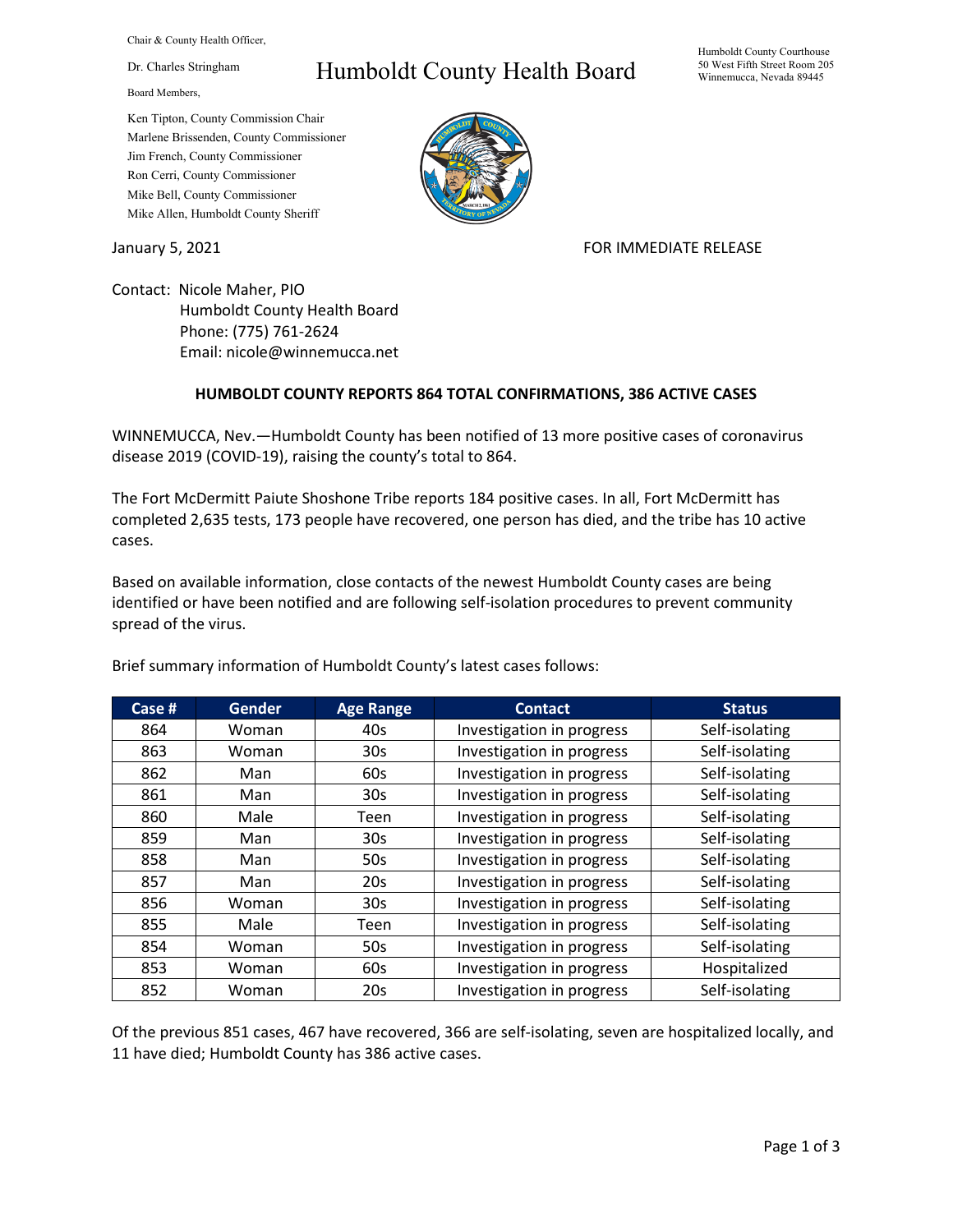Local facebook users continue to propagate false information that any cold or flu can show up positive on a COVID test.

"That is not true," said Humboldt County Health Officer Charles Stringham, MD. "The numbers we release as COVID-positive cases are just that: COVID-positive. They are not colds or flu that have been mistaken as COVID."

Dr. Stringham said the swab or polymerase chain reaction (PCR) test is specially designed to detect SARS-CoV-2, the virus responsible for COVID-19.

"COVID-19 testing is very specific," said Dr. Stringham. "The test detects the genetic information of the virus, the RNA. That's only possible if the virus is there and someone is actively infected. So, the claim that the PCR test can misdiagnose a cold or flu as COVID-19 is false."

Dr. Stringham said the advantage of having such a specific COVID test is that each positive result gives a good indication of who else might be infected, and who else needs to quarantine."

"It allows us to break the transmission chain," he said, "and to get a clearer picture of what's happening and how the virus is spreading."

To prevent the spread of COVID-19 in Humboldt County:

- Stay home to limit exposure, and wear a facial covering if going out in public is necessary.
- Maintain 6 feet of distance from other people at all times.
- Wash hands often with soap and water for at least 20 seconds. If soap and water are not available, use an alcohol-based hand sanitizer.
- Avoid visiting sick people or those who are self-isolating.
- Avoid touching eyes, nose, and mouth.
- Cover coughs and sneezes with a tissue, and throw the tissue in the trash.
- Clean and disinfect frequently touched objects and surfaces.
- Self-isolate if they have had a known exposure, or if they are awaiting COVID-19 test results.
- Stay informed. The COVID-19 situation is changing frequently. Up-to-date information is available on the Centers for Disease Control and Prevention (CDC) [website.](http://www.cdc.gov/coronavirus/2019-ncov/index.html)

COVID-19 testing locations in Humboldt County include:

- **Humboldt General Hospital Screening Clinic** Offers drive-thru screening for asymptomatic persons from 8 a.m. to 5 p.m. Monday through Friday (closed from noon to 1 p.m. for lunch), and byappointment screening with a provider for symptomatic persons from 8 a.m. to 5 p.m. Monday through Friday (closed from noon to 1 p.m. for lunch; call 775-623-5222, ext. 1379 to schedule an appointment). Located at 51 E. Haskell Street, across from Humboldt General Hospital.
- **Golden Valley Medical Center** Private clinic owned by Nevada Gold offers screening for asymptomatic and symptomatic persons. Call (775) 625-4653 for an appointment.
- **Ridley's Pharmacy** Offers in-vehicle, self-administered asymptomatic and symptomatic testing. Go [here](https://www.doineedacovid19test.com/Winnemucca_NV_1098.html) and follow the prompts to schedule an appointment.
- **HGH Emergency Department**  Those who experience severe COVID-like symptoms should go directly to the HGH Emergency Department, which is open 24 hours a day, or call 9-1-1 for